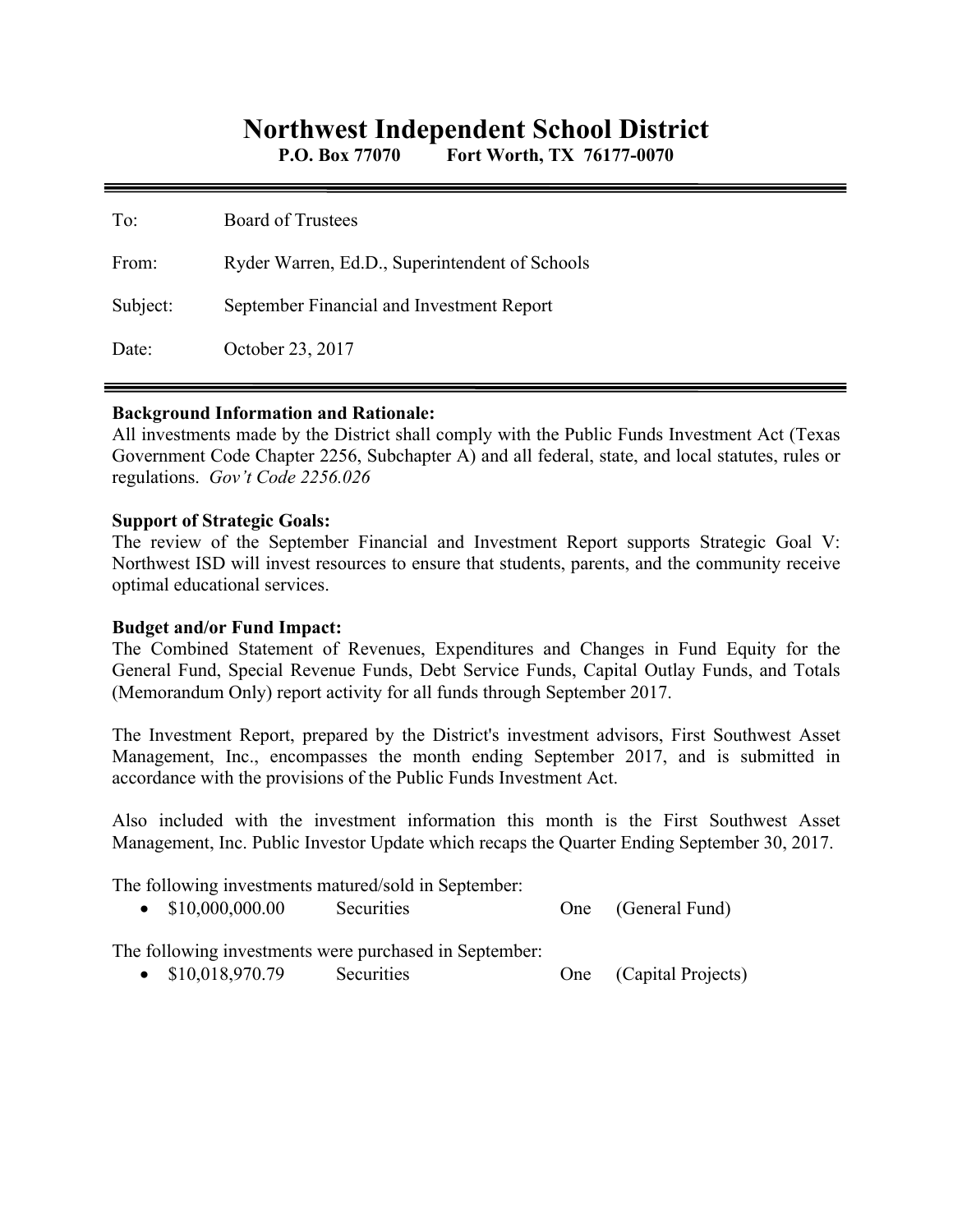Investments for the District's General Fund, Debt Service Funds, Capital Projects Funds, and Internal Service Funds total \$213,397,737.93 as of September 30, 2017.

|                               | Yield           |                     |
|-------------------------------|-----------------|---------------------|
|                               | to              |                     |
| <b>Fund</b>                   | <b>Maturity</b> | <b>Market Value</b> |
| General Fund                  | 0.938%          | \$62,983,633.62     |
| Special Revenue Funds         | 1.035%          | 1,660,913.73        |
| Debt Service Funds            | 0.931%          | 22,607,549.23       |
| <b>Capital Projects Funds</b> | 1.167%          | 97,498,415.82       |
| Capital Projects Funds - AFB  | 0.856%          | 28, 647, 225. 53    |
| Total                         | 1.032%          | \$213,397,737.93    |

Board Policy states that, "The investment portfolio shall be diversified in terms of investment instruments, maturity scheduling, and financial institutions to reduce risk of loss resulting from over concentration of assets in a specific class of investments, specific maturity, or specific issuer."

The District portfolio is diversified in terms of **investment instruments**.



| Portfolio Composition by Security Type |       | Portfolio Composition by Issuer |            |
|----------------------------------------|-------|---------------------------------|------------|
| Local Government Investment Pool       | $7\%$ | Treasury                        | 44%        |
| Certificates of Deposit                | 8%    | <b>FHLB</b>                     | 10%        |
| <b>Bank Deposit</b>                    | 18%   | <b>FNMA</b>                     | $11\%$     |
| Treasury                               | 44%   | Compass                         | 18%        |
| <b>Agency Bullet</b>                   | 18%   | TexPool                         | $7\%$      |
| Agency Disco                           | $5\%$ | Other Issuers                   | $7\%$      |
|                                        |       | <b>TTT 11</b>                   | $\sqrt{2}$ |

| Portfolio Composition by Security Type |       | Portfolio Composition by Issuer |        |
|----------------------------------------|-------|---------------------------------|--------|
| Local Government Investment Pool       | 7%    | Treasury                        | 44%    |
| Certificates of Deposit                | 8%    | <b>FHLB</b>                     | $10\%$ |
| <b>Bank Deposit</b>                    | 18%   | <b>FNMA</b>                     | $11\%$ |
| Treasury                               | 44%   | Compass                         | 18%    |
| Agency Bullet                          | 18%   | TexPool                         | $7\%$  |
| Agency Disco                           | $5\%$ | Other Issuers                   | $7\%$  |
|                                        |       | Woodhaven                       | $4\%$  |
|                                        |       |                                 |        |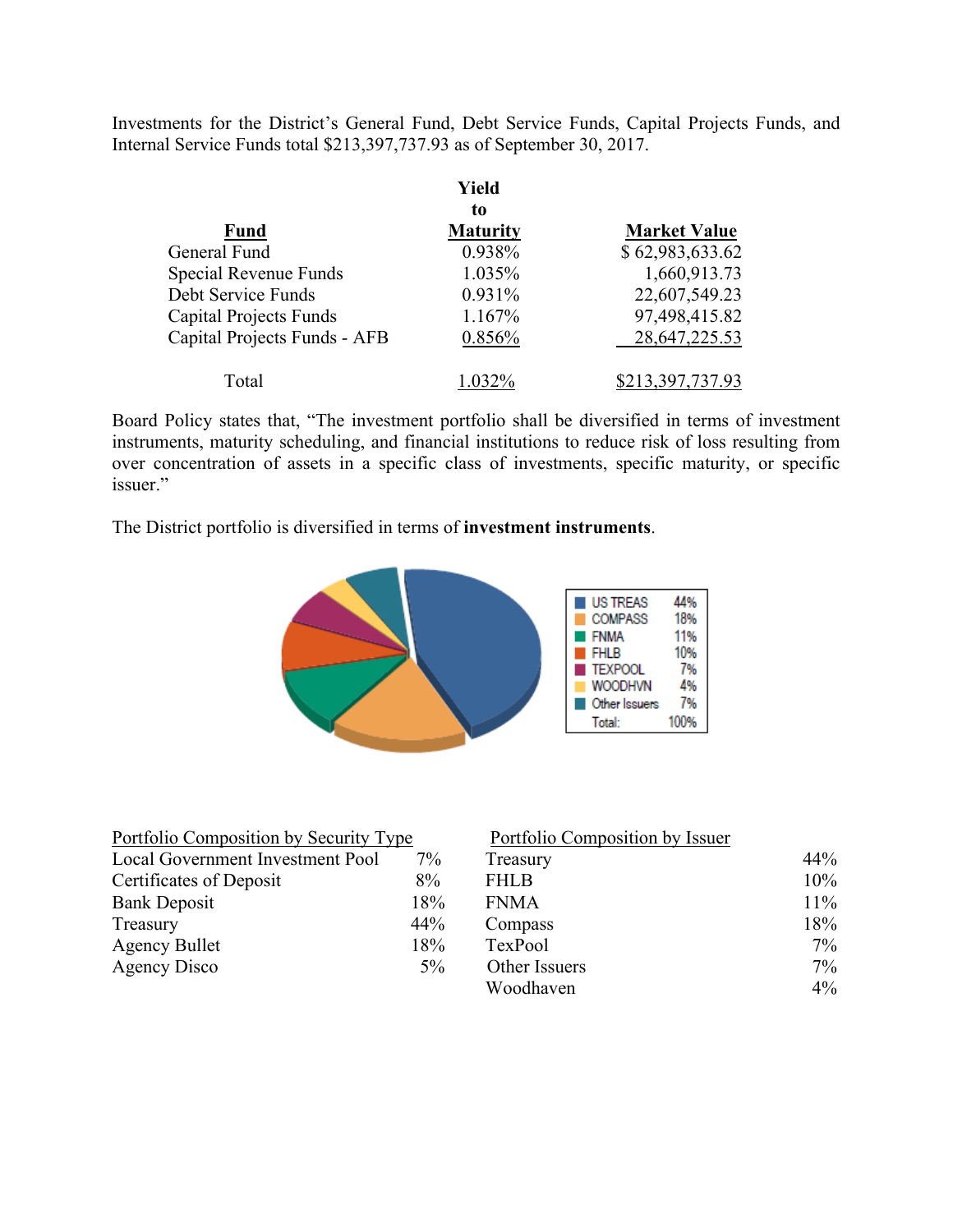

The District portfolio is diversified in terms of **maturity scheduling:** 

## **Maturity Schedule**

| Overnight       | 24 <sup>%</sup> | \$51,855,013.84 |
|-----------------|-----------------|-----------------|
| $0-3$ Months    | 29%             | \$62,568,268.34 |
| $3 - 6$ Months  | 37%             | \$78,517,981.25 |
| $6 - 12$ Months | 10%             | \$20,456,474.50 |

The District portfolio currently under performs all the **benchmark comparisons**.



Note 1: CMT stands for Constant Maturity Treasury. This data is published in Federal Resene Statistical Release 1.15 and represents an average of all actively traded Treasury securities having that time remaining until mat

Note 2: Benchmark data for TexPool is the monthly average yield.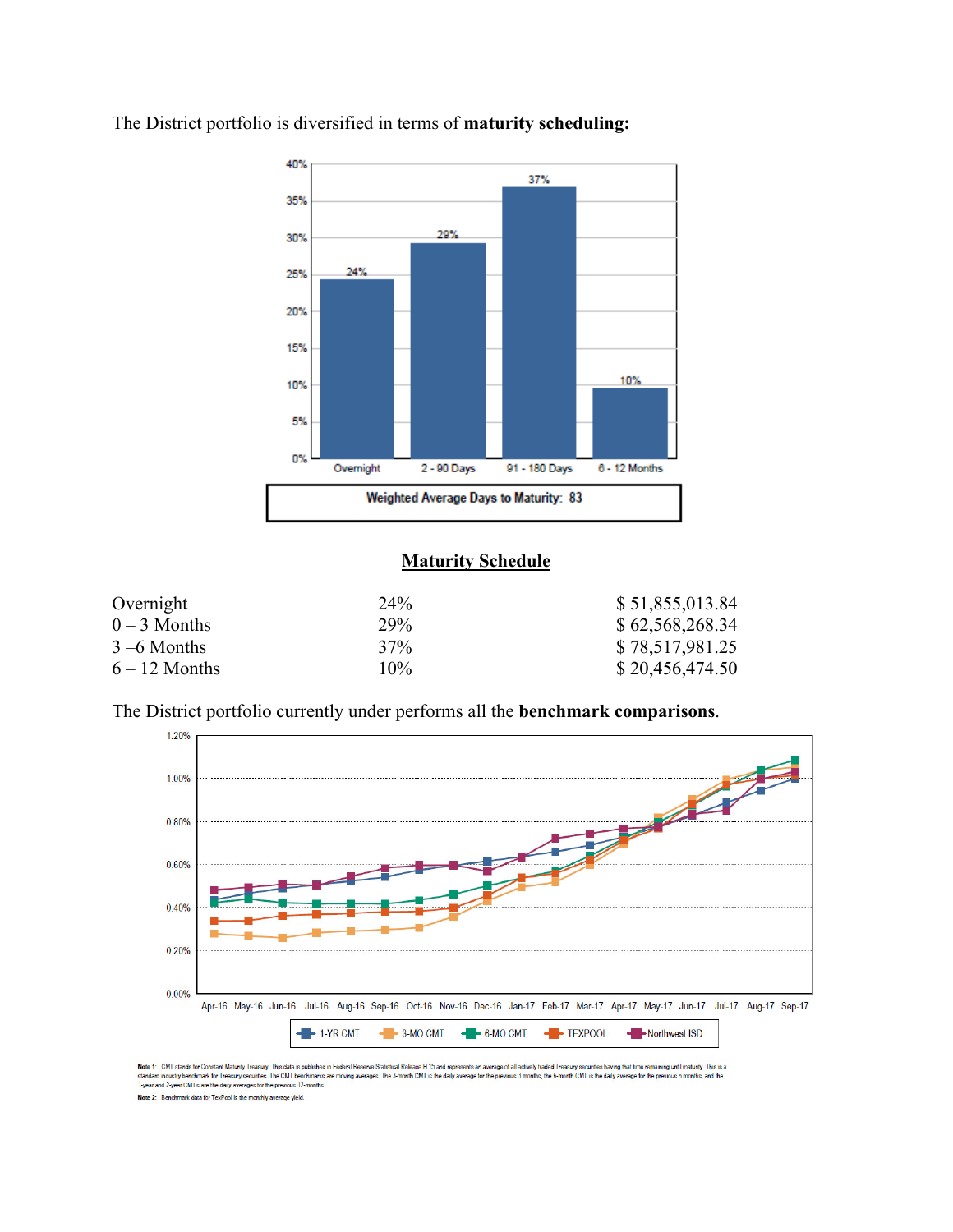

### The **TexPool Economic & Market Commentary for October 2017**, notes that,

Last month, Fed Chair Janet Yellen put on her academic mortarboard and delivered a history lesson. Last week, she traded it for a Sherlock Holmes houndstooth hat for "The Case of the Missing Inflation": "The shortfall in inflation is a mystery," she said in a speech in Ohio.

She and other economists may be frustrated that things aren't following their equations, but they seem to be pretty comfortable that inflation is either at or near enough to their target to keep tightening. In any case, cash managers tend to look at what Federal Reserve policymakers do, not what they say. With four rate hikes in the last two years, and a fifth likely coming in December, it would seem the Federal Open Market Committee (FOMC) participants think they won't need a sleuth with a magnifying glass to find rising prices and wages.

If we needed another clue to their thinking, the Fed officially announced that in October today, actually—it will begin to pare its massive balance sheet, a sign that extraordinary accommodation is coming to an end. Nearly everyone else in the industry expected this move—it was just a matter of when it would happen—so there wasn't a negative market reaction.

We can't help but wondering if Yellen factored in her legacy with the start of tapering. With this, she will get credit for reversing nearly all of the post-recession monetary policies. But it also was just time to start normalization. The Fed is not comfortable holding such a large amount of assets, and if they didn't start to reduce it soon, it would have begun to fester.

With only \$10 billion rolled off each month for now, the taper is modest. Its main effect on money markets is operational, as it increases the supply of Treasury bills in the marketplace, which is a good thing. There won't be any lack of demand for the extra supply, even as the amount increases in coming quarters.